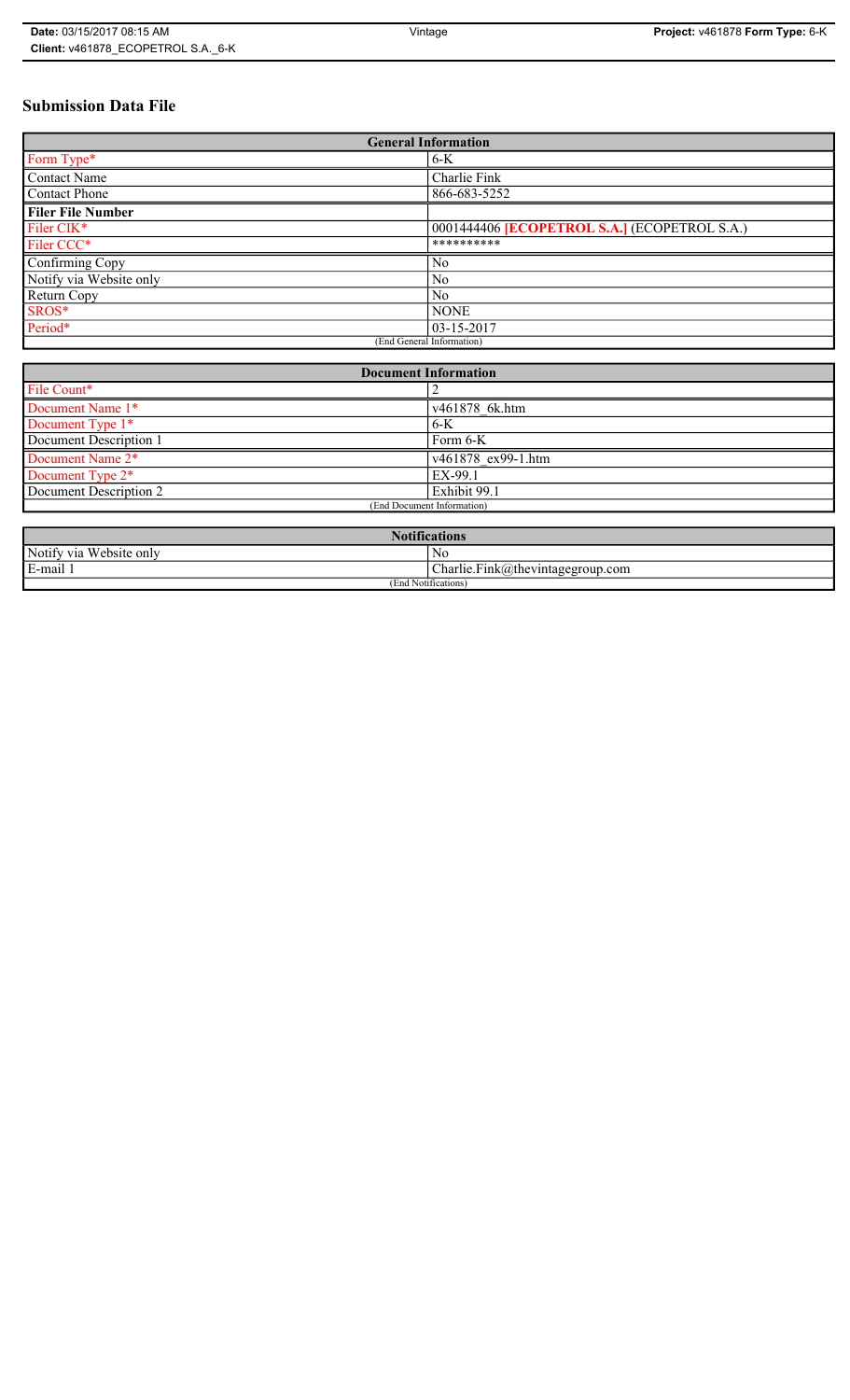### **UNITED STATES SECURITIES AND EXCHANGE COMMISSION Washington, D.C. 20549**

## **FORM 6-K**

### **REPORT OF FOREIGN PRIVATE ISSUER PURSUANT TO RULE 13a-16 OR 15d-16 UNDER THE SECURITIES EXCHANGE ACT OF 1934**

For the month of March, 2017 Commission File Number 001-34175

ECOPETROL S.A.

(Exact name of registrant as specified in its charter)

N.A.

(Translation of registrant's name into English)

COLOMBIA

(Jurisdiction of incorporation or organization)

Carrera 13 No. 36 – 24

BOGOTA D.C. – COLOMBIA (Address of principal executive offices)

Indicate by check mark whether the registrant files or will file annual reports under cover of Form 20-F or Form 40-F.

Form 20-F  $\boxtimes$  Form 40-F  $\Box$ 

Indicate by check mark if the registrant is submitting the Form 6-K in paper as permitted by Regulation S-T Rule 101(b)(1)

 $Yes \Box$  No  $\boxtimes$ 

Indicate by check mark if the registrant is submitting the Form 6-K in paper as permitted by Regulation S-T Rule 101(b)(7)

 $Yes \Box$  No  $\boxtimes$ 

Indicate by check mark whether the registrant by furnishing the information contained in this form is also thereby furnishing the information to the Commission pursuant to Rule 12g3-2(b) under the Securities Exchange Act of 1934.

 $Yes \Box$  No  $\boxtimes$ 

If "Yes" is marked, indicate below the file number assigned to the registrant in connection with Rule 12g3-2(b): 82- N/A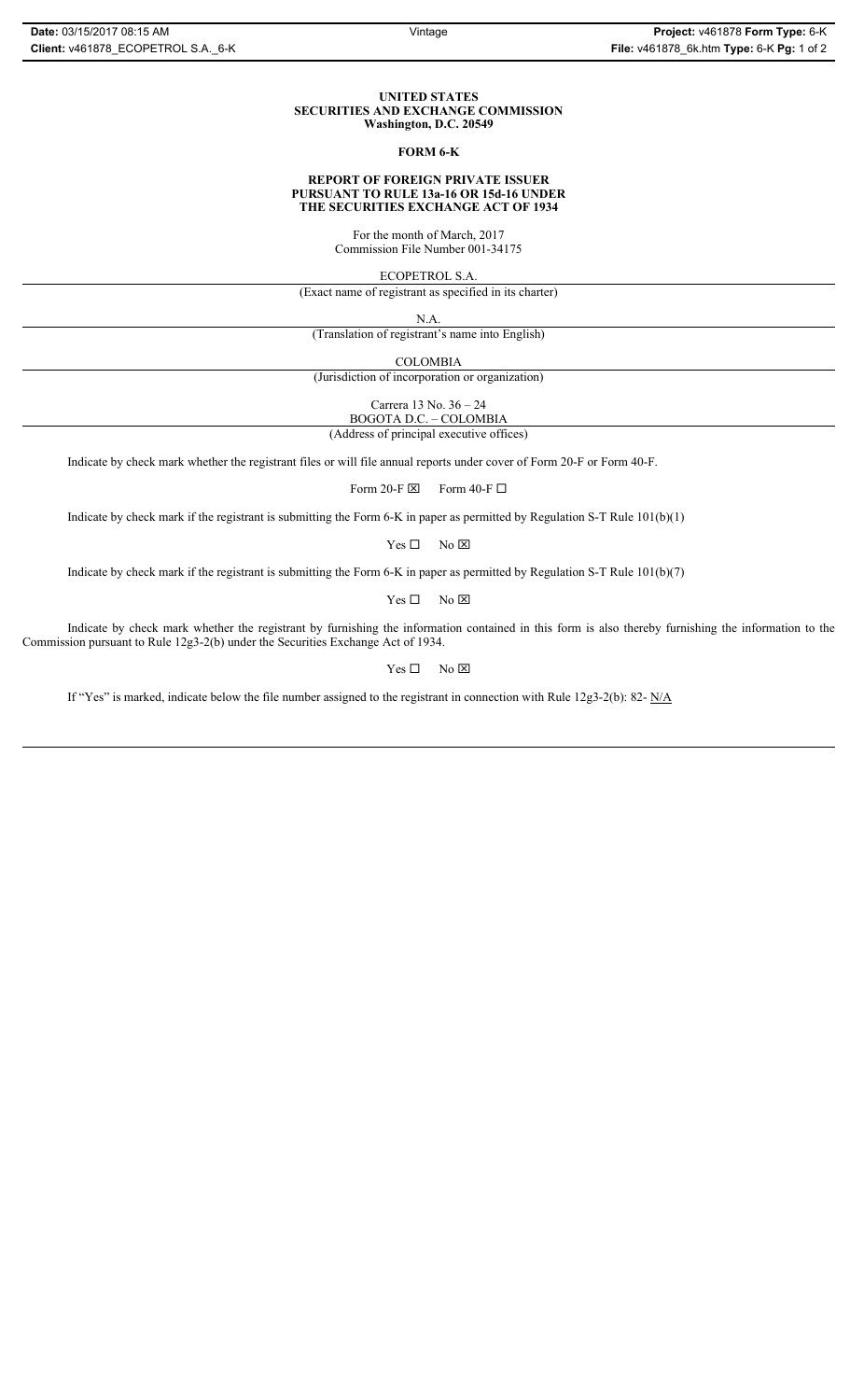## **SIGNATURES**

Pursuant to the requirements of the Securities Exchange Act of 1934, the registrant has duly caused this report to be signed on its behalf by the undersigned, thereunto duly authorized.

Ecopetrol S.A.

By: /s/ María Fernanda Suárez Name: María Fernanda Suárez Title: Chief Financial Officer

Date: March 15, 2017